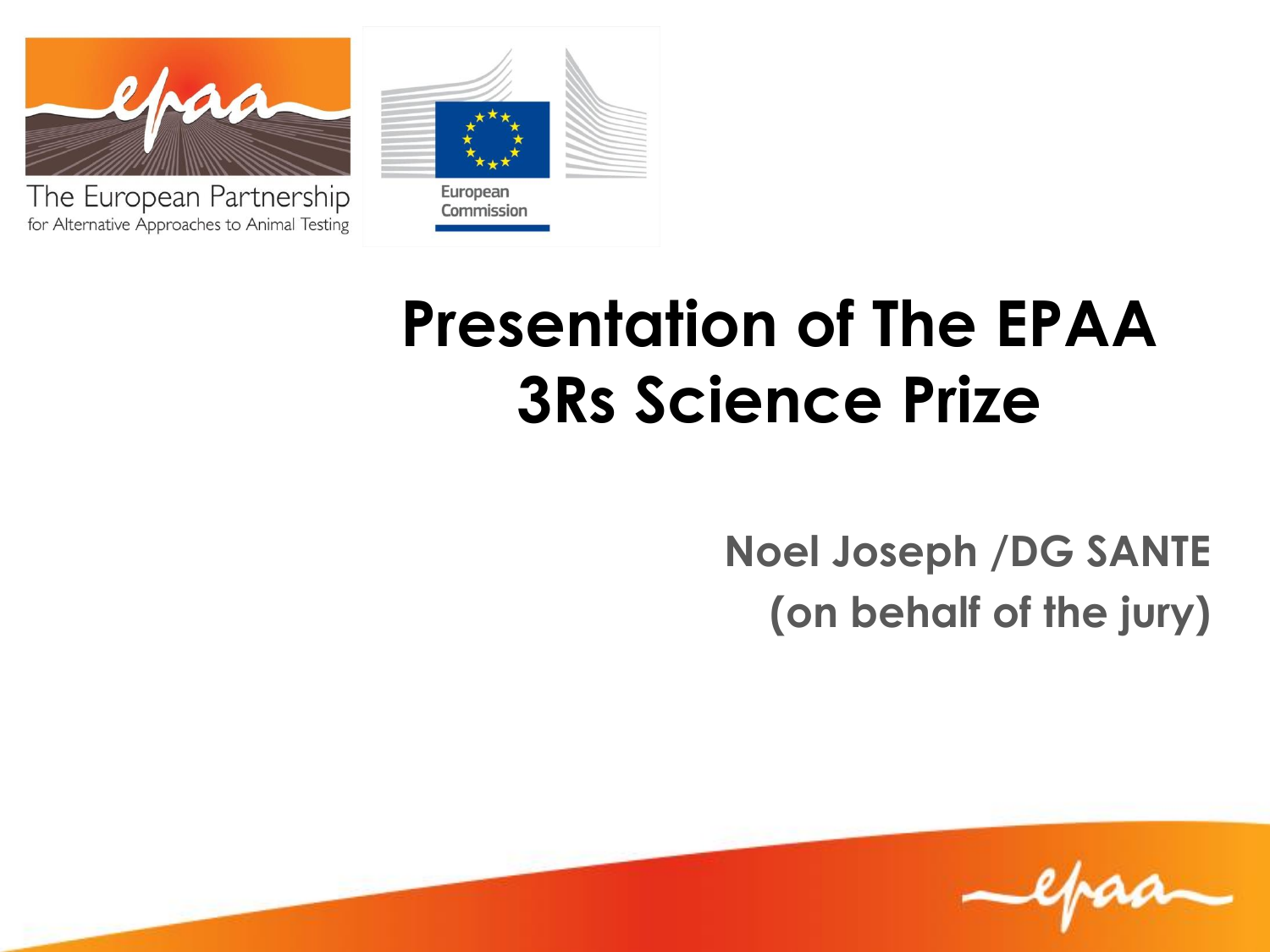## **The EPAA 3Rs Science Prize - Background**

- Created in 2014 this is  $2^{nd}$  edition
- Granted every other year
- Granted for a completed, or significantly advanced project with an outstanding contribution to 3Rs
- 10,000€ Prize grant, sponsored by the Industry partners of EPAA
- Past winner: **Dr Riina Sarkanen** from FICAM/University of **Tampere**

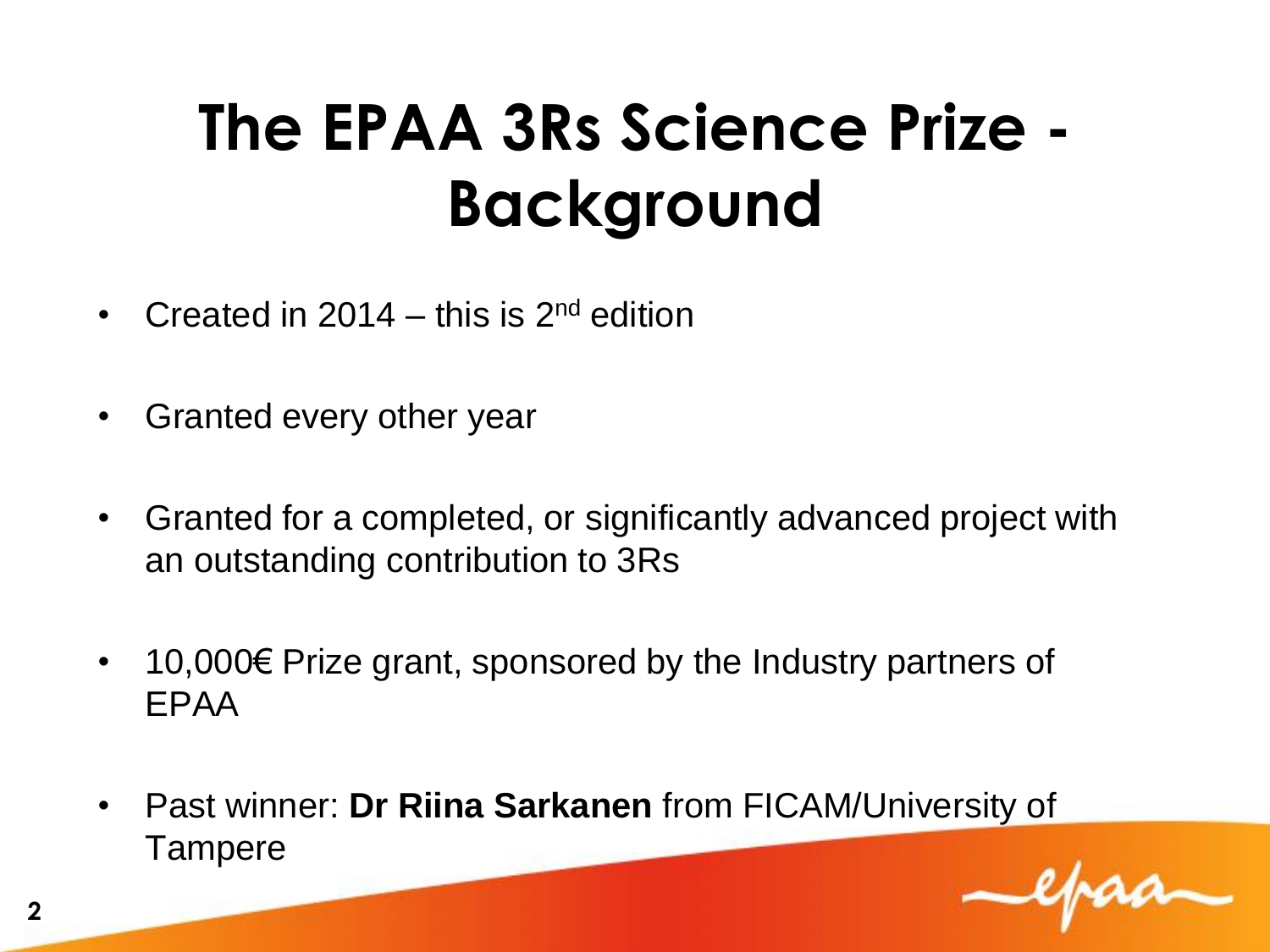# **The EPAA 3Rs Science Prize – Eligibility criteria**

- Scientists working on alternative methods for safety or potency/quality testing
- Applicants :
	- should be based in Europe
	- should have no more than 10 years of postgraduate experience
	- should be able to deliver a case study based on actual research where their personal commitment and implication is shown
	- may apply on behalf of a team
- Proposed future changes
	- postgraduate experience strictly limited to 10 years after MSc
	- Set maximum age for applicants

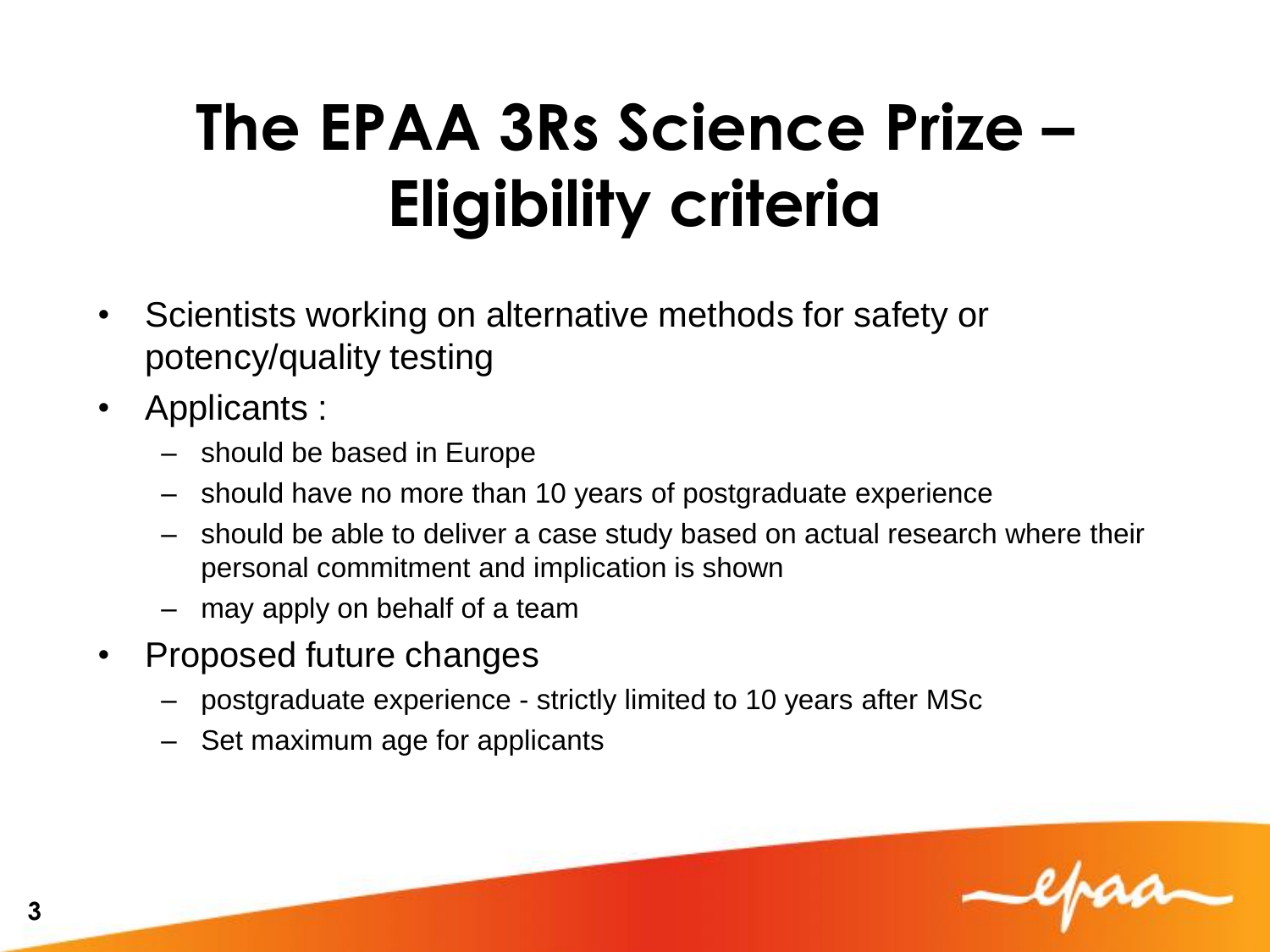## **The EPAA 3Rs Science Prize – Selection criteria**

- Impact on the 3Rs (reduction of animal numbers etc. Weighted **Double**
- Innovativeness/Contribution to meeting an urgent unmet scientific need
- Possible Applicability of the method/approach for regulatory testing - Weighted Double
- Impact on predictive safety science
- Work potentially applicable widely i.e. to other methods and endpoints and across sectors
- International remit

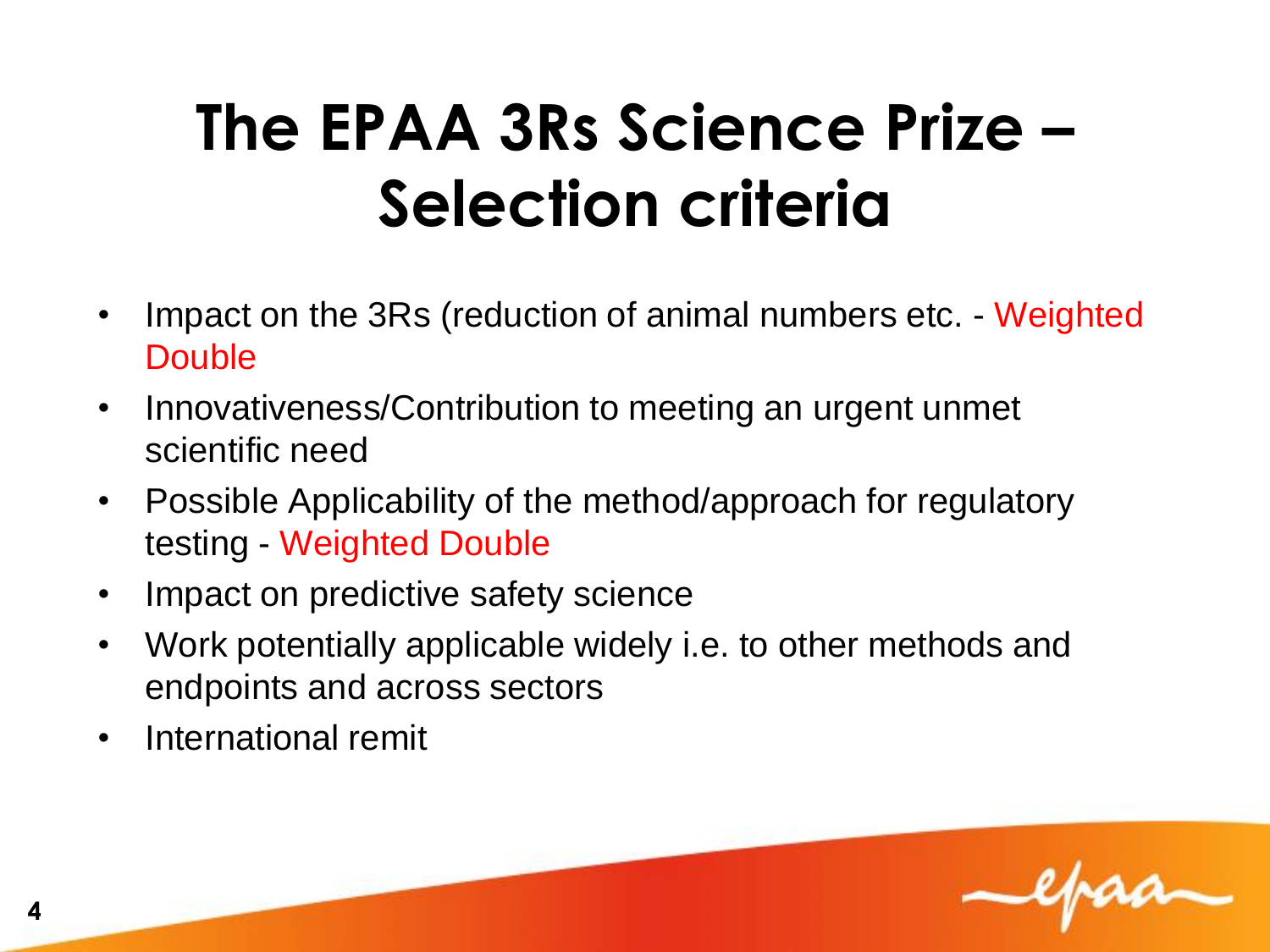# **The EPAA 3Rs Science Prize – The Jury**

- Industry
	- Patrick Sinnett-Smith, Pfizer
	- Simone Hoffmann-Dörr, Henkel
- European Commission
	- Noel Joseph, EC DG SANTE
	- Christian Desaintes, EC DG RTD
- Mirror Group
	- Tuula Heinonen
	- Massenzio Fornasier

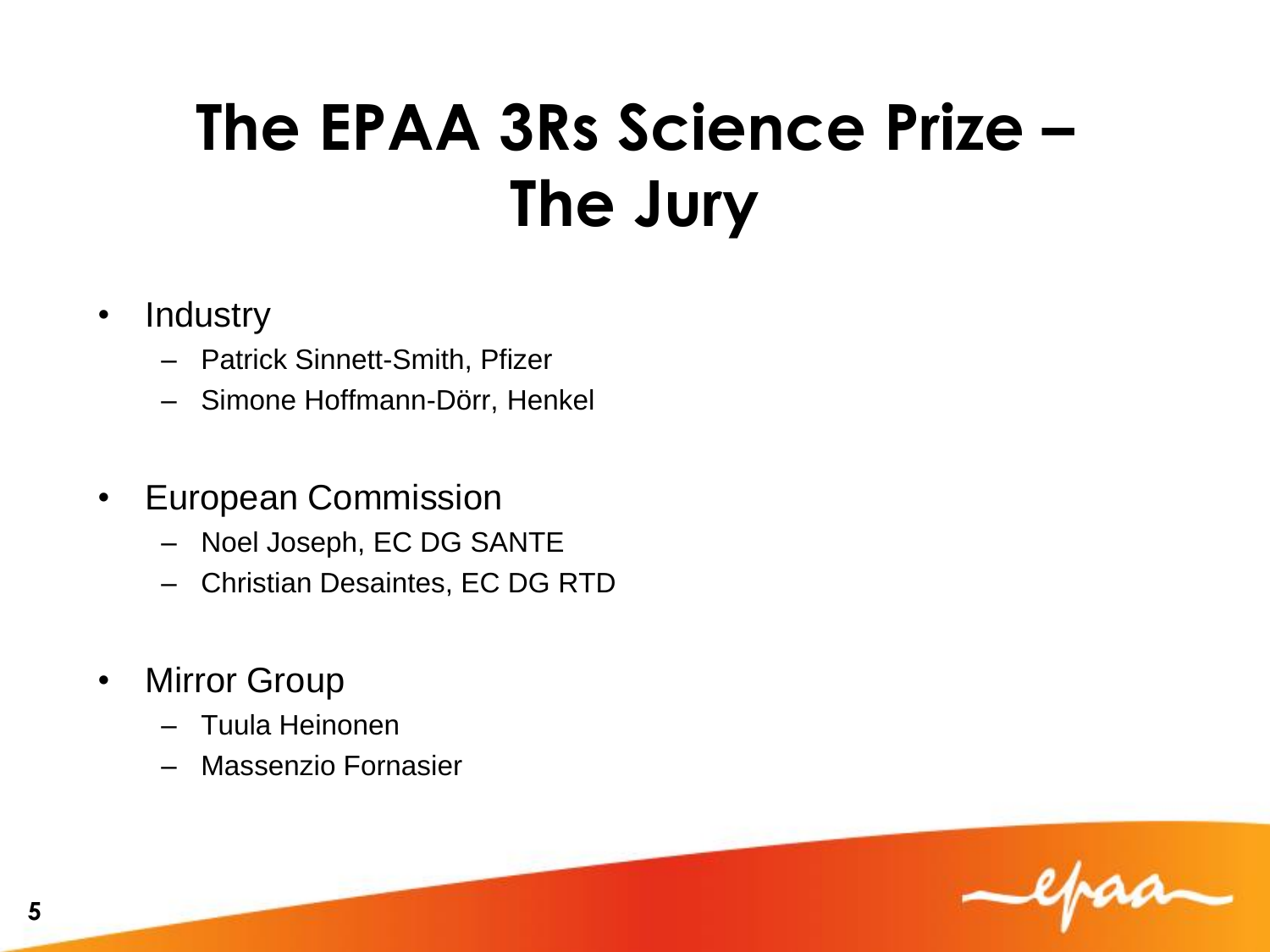## **The EPAA 3Rs Science Prize – 2016 Call**

- Started at the end of May 2016
- Call disseminated through EPAA networks and advertised at FELASA and EUSAAT congresses
- 13 applications received from all over Europe (9 in the 1<sup>st</sup> edition)
- Maximum possible score was 240
- Candidate scores ranged from 70 to 196
- 4 applications with scores >160
- Overall level was good
- Wide range of areas covered

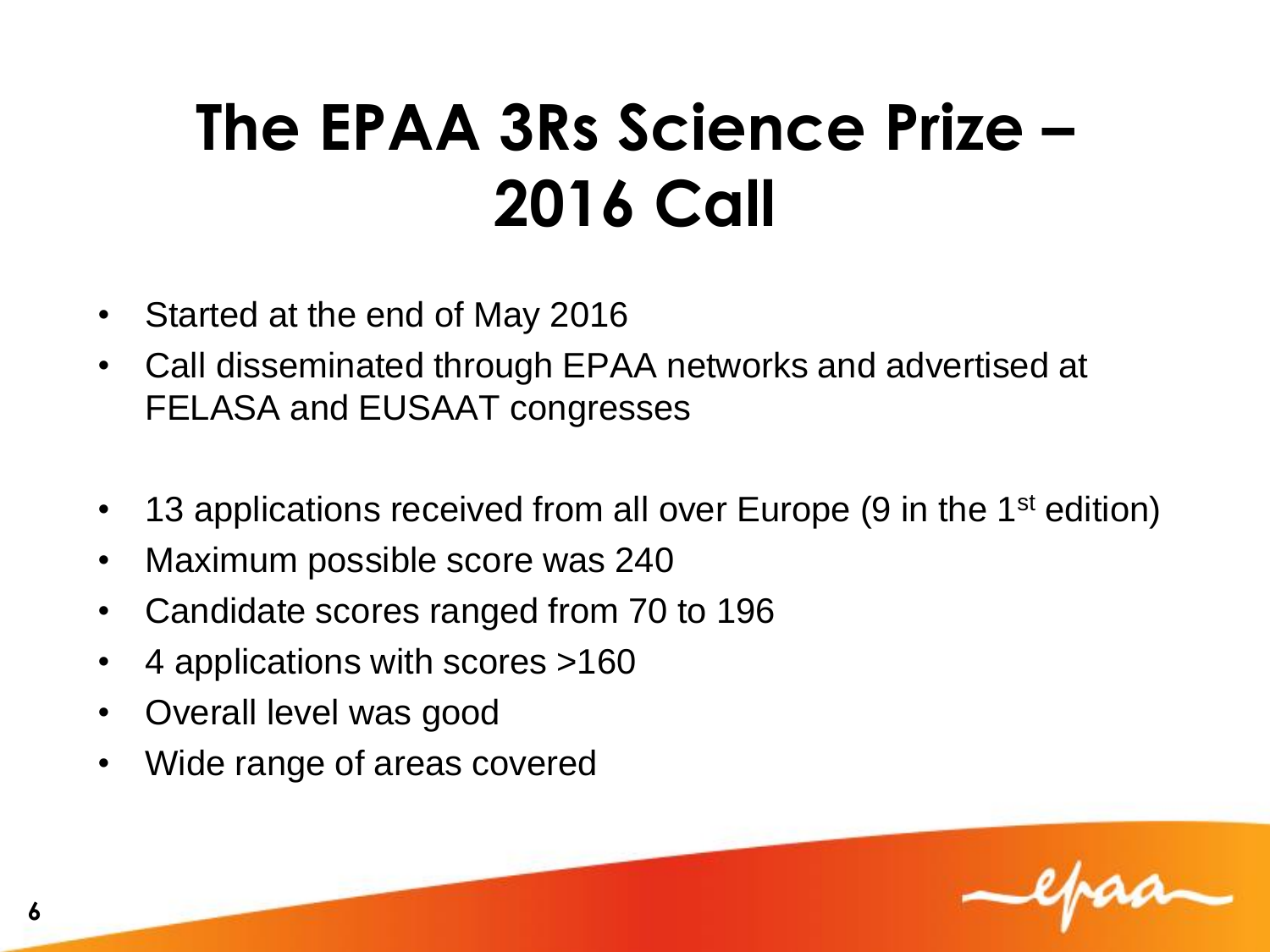## **The EPAA 3Rs Science Prize 2016 – The winner**

#### **Project**

• Physiologically based kinetic (PBK) modeling-based reverse dosimetry approach

#### **Score**

• Ranked 1st with 196/240

Remarks from the jury

- "an interesting area of work with huge potential"
- "a very practical approach"
- "combined approaches likely to be the future of tox testing…"